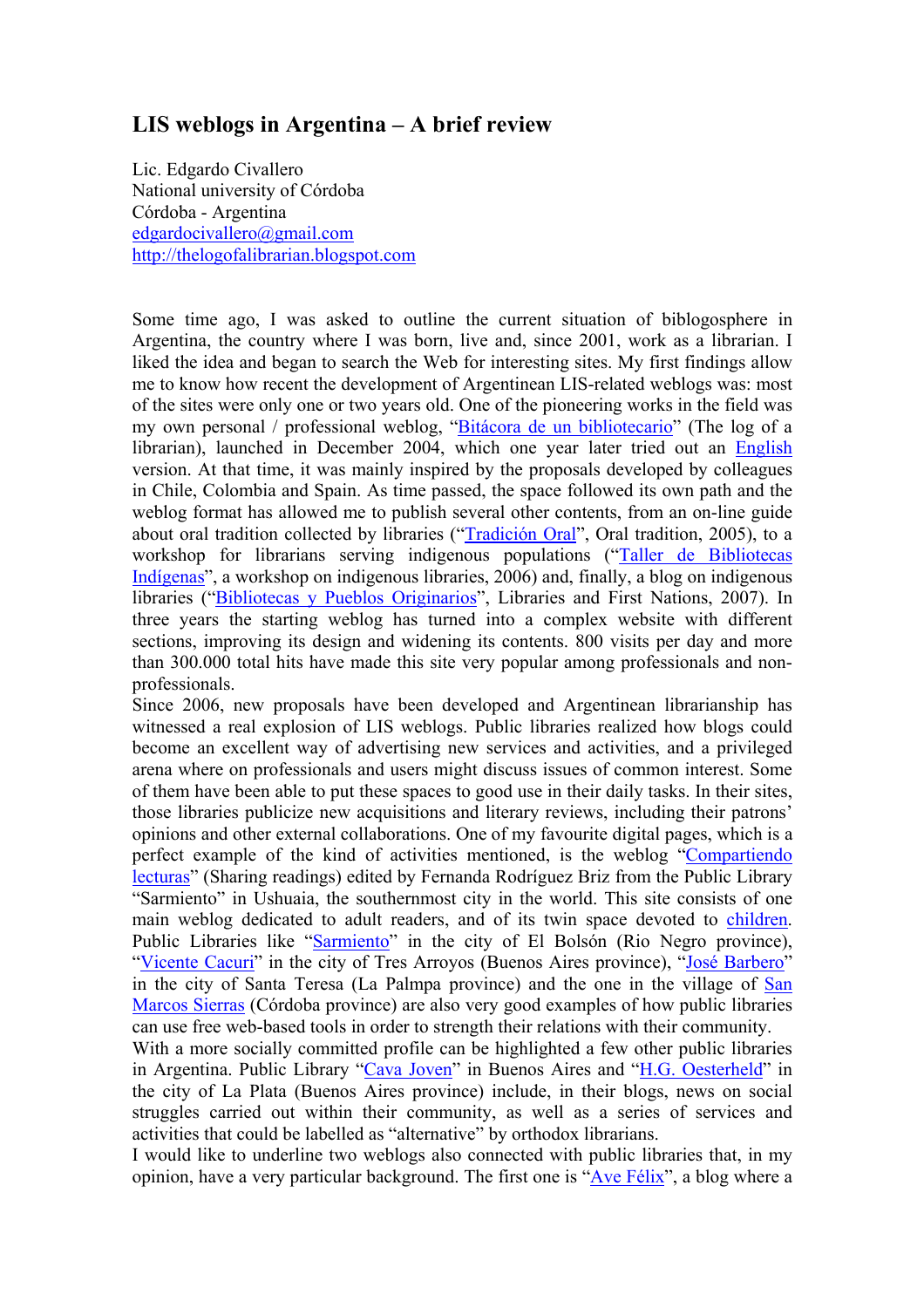girl from Buenos Aires explains her project of turning her own books collection into a public, community library. The second is a weblog where it is described the history of Tablada neighbourhood and its public library "Constancio C. Vigil". Both of them are emblematic places in the main city of Rosario (Santa Fe province) since they were one of the settings of government repression during the last Argentinean military dictatorship.

Little by little, librarians discovered that, in addition to being platforms for promoting services and activities, blogs could become excellent meeting places for information workers living in certain geographic areas. This way, spaces for sharing experiences, doubts and concerns were created, and new weblogs appeared. "Bibliotecarios de La Matanza" (Librarians from La Matanza, edited by Norma Cancino), brings together librarians from La Matanza city and allow them to use the virtual space for exchanging news. Other examples are "Corazón patagónico" (Patagonian heart, edited by Diana Rodriguez) for Patagonian librarians, and "Bibliofaro" (Biblio-lighthouse) for librarians working in the neighbourhoods and cities surrounding Buenos Aires.

School libraries, as public ones, soon became aware of the great power of having a free, easy to update space on the web. Then, blogs like "La biblio 32" and the one belonging to the school "José Ingenieros" begun to be known online.

At the same time, specialized librarians and LIS researchers started using weblogs as easy-to-use and widely-accessible platforms. Carolina De Volder launched her blog "Acceso Abierto" (Open Access) with useful OA contents and reliable sources being continuously published. On her part, Diana Rodriguez created "BiblioTICando", a trade-mark weblog where she puts forward ideas related to Library 2.0 and sets out new ICTs. Ana Chiessa added a new proposal to the existing ones presenting "Alfabetización informacional" (Information literacy). These blogs were designed as real websites where scholar news, specialized links and current up-to-date research are published, providing the same benefits as a site but avoiding its costs and technical problems.

Blogs development has help professionals understand the increasing possibilities of such spaces. Nowadays they include valuable and interesting resources, ideas, experiences and news to be shared, turning them into a community centre where information is placed to other participants and occasional readers' benefit. With this view were created both the cooperative space "Club de ideas del bibliotecario escolar" (The school librarian's club of ideas) and María Elena Bonora's "De biblioteca" (About the library).

Associations and official library or library-related groups also noticed the opportunities that weblogs offered, and developed their own proposals, in order to provide updated information to their members and encourage their participation. One of the first blogs of this kind was the one edited by the "Asociación de Bibliotecarios Profesionales de Rosario" (Rosario city association of professional librarians). Other examples are the excellent platform created by "BookCrossing Argentina" -where stories and ideas are included-, the institutional blog of "Argentina BNC Bibliotecas" (Libraries of binational centres in Argentina) and the one belonging to the "Asociación de literatura infantil y juvenil de la Argentina" (Argentinean association of literature for children and young people).

Finally, it can be observed that different contexts have given birth to a wide range of experiences according to the needs and interests that motivated them. The Library of the Medicine School of the National University of the Comahue (Rio Negro province) has developed its own blog to present their services. A similar goal is fulfilled by the virtual library blog of IEF CTA (Studies and Training Institute of the Argentinean Workers